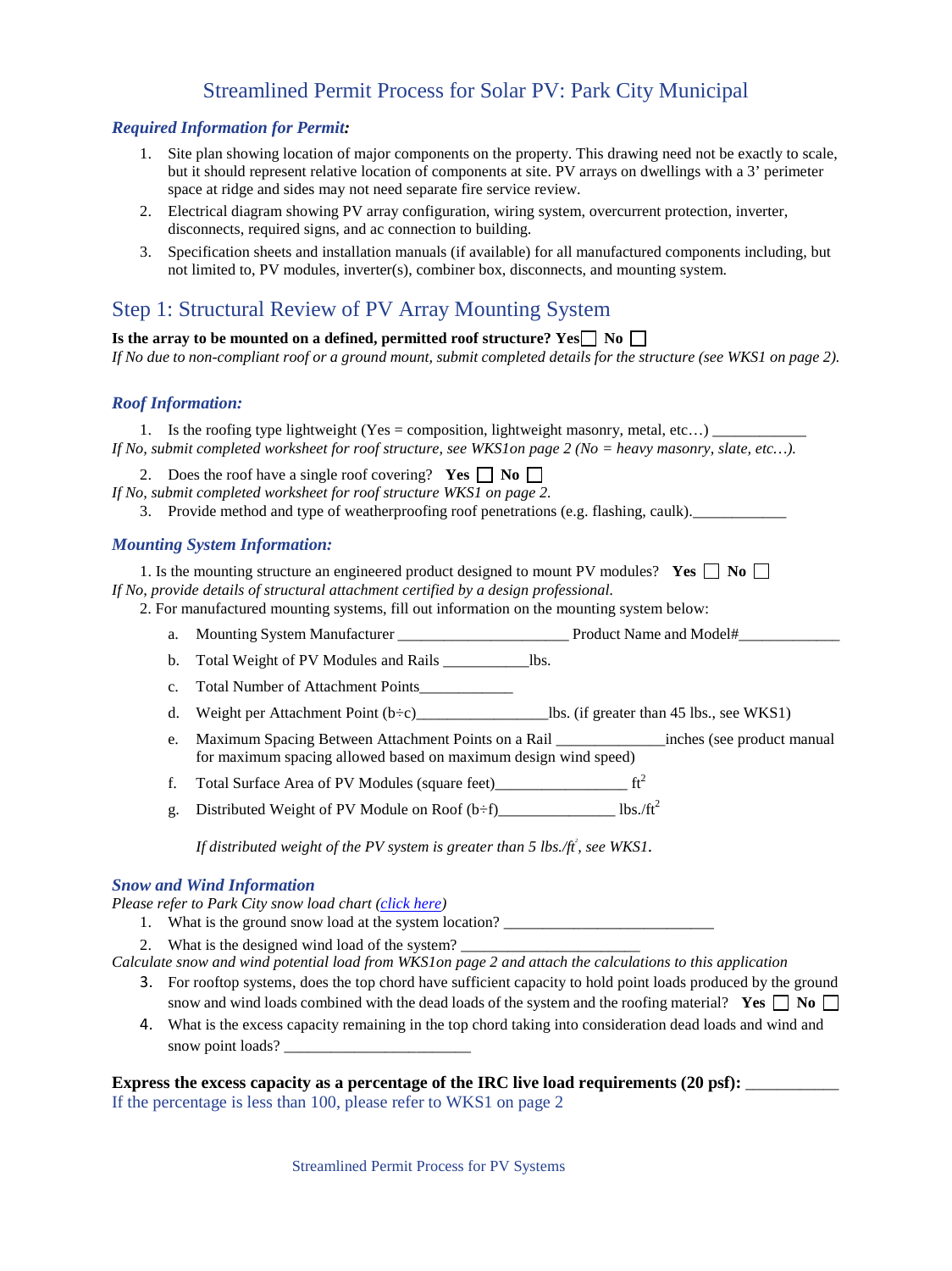# Step 2: Electrical Review of PV System (Calculations for Electrical Diagram)

### **In order for a PV system to be considered for an expedited permit process, the following must apply:**

- 1. PV modules, utility-interactive inverters, and combiner boxes are identified for use in PV systems.
- 2. The PV array is composed of 4 series strings or less per inverter, and 15 kWSTC or less.
- 3. The total inverter capacity has a continuous ac power output 13,440 Watts or less
- 4. The ac interconnection point is on the load side of service disconnecting means (690.64(B)).
- 5. The electrical diagram can be used to accurately represent the PV system.

*Fill out the standard electrical diagram completely. A guide to the electrical diagram is provided to help the* applicant understand each blank to fill in. If the electrical system is more complex than the standard electrical *diagram can effectively communicate, provide an alternative diagram with appropriate detail.* 

## Structure Worksheet—WKS1

#### *If array is roof mounted*

This section is for evaluating roof structural members that are site built. This includes rafter systems and site built trusses. Manufactured truss and roof joist systems, when installed with proper spacing, meet the roof structure requirements covered in item 2 below.

- 1. Roof construction:  $\Box$  Rafters  $\Box$  Trusses  $\Box$  Other:  $\Box$
- 2. Describe site-built rafter or site-built truss system.
	- a. Rafter Size:  $\_\_\_\_$  X  $\_\_\_\$ inches
	- b. Rafter Spacing: \_\_\_\_\_\_\_\_ inches
	- c. Maximum unsupported span: \_\_\_\_\_ feet, \_\_\_\_\_ inches
	- d. Are the rafters over-spanned? (see IRC span tables in **B.2**. of Solar ABCs)  $\Box$  **Yes**  $\Box$  **No**
	- e. If *Yes*, complete the rest of this section.
- 3. If the roof system has
	- a. over-spanned rafters or trusses,
	- b. the array over 5 lbs./ft<sup>2</sup> on any roof construction, or
	- c. the attachments with a dead load exceeding 45 lbs. per attachment or
	- d. Excess capacity after the summation of dead loads, with snow and wind loads of

less than IRC requirements for live loads;

It is recommended that you provide one of the following:

- i. A framing plan that shows details for how you will strengthen the rafters using the supplied span tables in B.2. (see Solar ABCs website)
- ii. Confirmation certified by a design professional that the roof structure will support the array.

### *If array is ground mounted:*

- 1. Show array supports, framing members, and foundation posts and footings.
- 2. Provide information on mounting structure(s) construction. If the mounting structure is unfamiliar to the local jurisdiction and is more than six (6) feet above grade, it may require engineering calculations certified by a design professional.
- 3. Show detail on module attachment method to mounting structure.